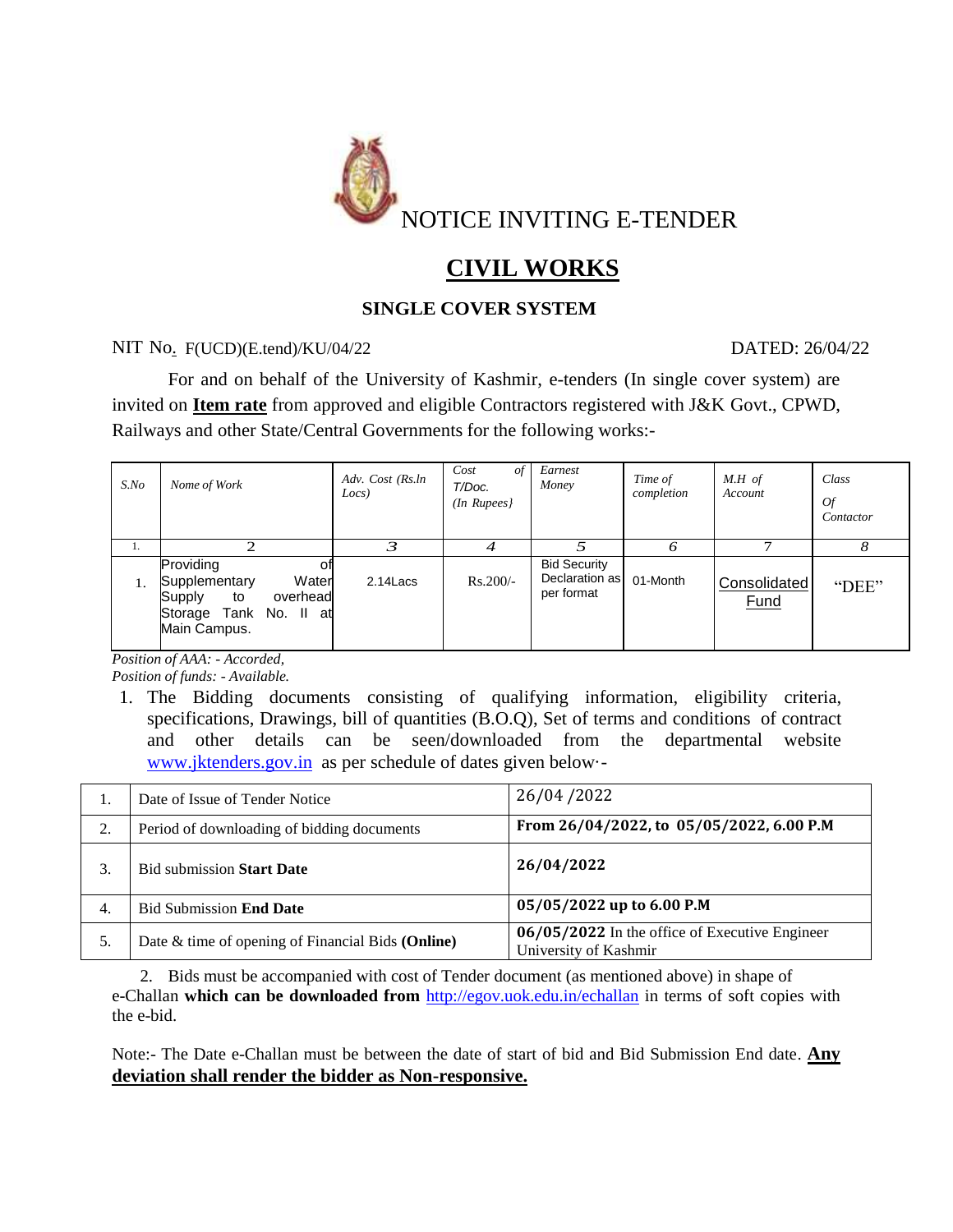- **2.1 All the Bidders have to submit Bid Security Declaration Form instead of Earnest money as per the Circular of Finance Department (Bid Security Declaration Form List as per Annexure "A.**
- 2.2 **The 1st lowest bidder has to produce an amount equal to 3% of contract as Performance Security in the shape of CDR/FDR/BG** in favour of Chief Executive Engineer University of Kashmir Division within 10 (ten) days after the date of receipt of letter of acceptance and shall be released after successful completion of DLP. The Bank Guarantee should be valid for 45 days beyond bid validity.
- **3.** The date and time of opening of Financial Bids of a responsive bidder shall be notified on Web Site www.jktenders.gov.in and conveyed to the bidders automatically through an e-mail message on their e-mail address.
- 4. The bids for the work shall remain valid for a period of 120 days from the date of opening of **Technical bids.**
- **5. The earnest money shall be forfeited** lf:-
- a) Any bidder/ tenderer withdraws his bid/ tender during the period of bid validity or makes any modifications in the terms and conditions of the bid.
- b) *Failure* of *Successful bidder* to *furnish the required performance security within the specified time limit.*
- c) *Failure of Successful bidder to execute the agreement within 28 days after fixation of contract.*

#### **6(A). Instruction to bidders regarding e-tendering process**

- 6.1 Bidders are advised to download bid submission manual from the "Downloads" option as well as from "Bidders Manual Kit" on website [www.jktenders.gov.into](http://www.jktenders.gov.into/) acquaint bid submission process.
- 6.2 To participate in bidding process, bidders have to get 'Digital Signature Certificate {DSC)' as per information Technology Act-2000. Bidders can get digital certificate from any approved Vendor.
- 6.3 The bidders have to submit their bids online in electronic format with digital Signature. No bidwill be accepted in physical form.
- 6.4 Bids will be opened online as per time schedule mentioned in Para-1.
- 6.5 Bidders must ensure to upload scanned copy of all necessary documents with the bid. Besides, original documents related to the bid shall be submitted by L1 before issuance of Allotment in his favour.
- **6.6. Bidders must ensure to upload scanned copies of all necessary documents including Bid Security Declaration, tender documents fee in terms of soft copies and all other documents required as per NIT with technical bid. No document (s) which has/have not been uploaded shall be entertained for technical evaluation in the form of hard copy. However in case of any clarification the bidders all have to produce original documents in support of soft copies if need arises.**

**Note:- Scan all the documents on 100 dpi with black and white option.**

**6.6(a) Bidders should note that if the documents uploaded/submitted on the basis of which the contract has been awarded are found forged/fake/not genuine at any time, the contract shall be cancelled and the contractor/bidder shall be recommended for blacklisting and debarred from taking part in tendering in University of Kashmir/Other Departments for a period of one year**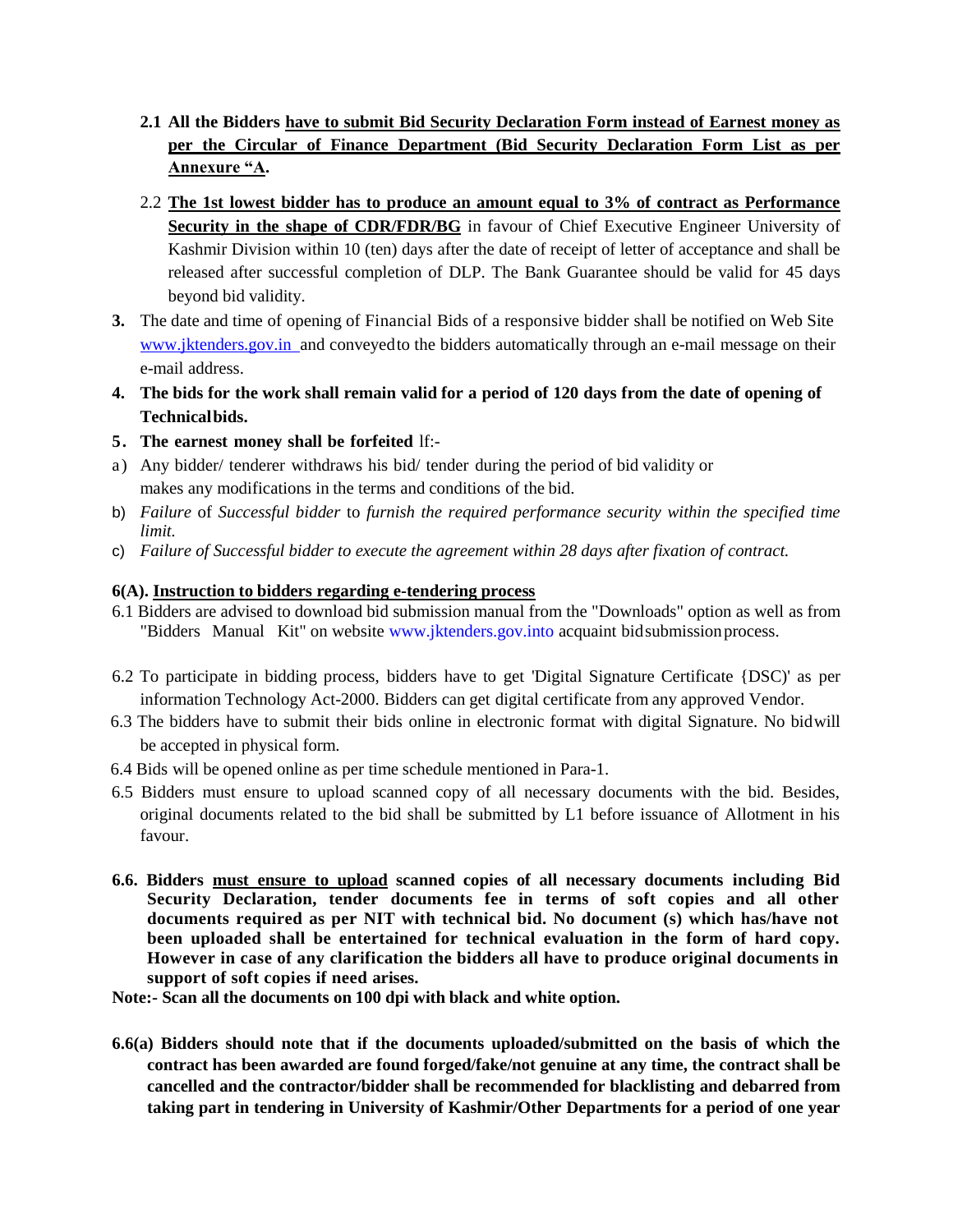#### **in the first instance, besides the performance security deposited for the said work shall be forfeited.**

- 7. The department will not be responsible for delay in online submission due to any reasons.
- 8. All bidders have to submit Bid Security Declaration Form instead of Earnest money as per the circular of Finance Department (Bid Security Declaration Form as per format enclosed). **Non submission of bid security declaration shall render the bidder as Non-responsive.**
- 9. **For item rate method** the unit rates and prices shall be quoted by the bidder entirely in Indian Rupees and the rates quoted shall be deemed to include price escalation and all taxes upto completion of the work. Deduction on account of taxes shall be made from the bills of the contractor on gross amount of the bill as per the rates prevailing at the time of recovery.

**The %age rate method** requires the bidder to quote a percentage above / below / at par at the bottom of the BOQ percentage template for the work. The percentage quoted by the bidder shall be deemed to include price escalation and all taxes upto completion of the work. Deduction on account of taxes shall be made from the bills of the contractor on gross amount of the bill as per the rates prevailing at the time of recovery.

- **10.** Bidders are advised not to make any change in BOQ (Bill of Quantities) contents. In no case they should attempt to create similar BOQ manually.
- **11. Price escalation and Taxes**: No price escalation shall be permissible. The deduction on account of taxes shall be made for the bills of the contractor for the gross amount of the bill as per the rates prevailing at the time of recovery.
- **12.** Bidders are advised to use **"My Documents**" area in their user on R&B e-Tendering portal to store such documents as are required.
- **13.** In case of CRF and any other specified project. The relevant guidelines standard bidding document shall be followed.
- **14.** Instructions to Bidder (ITB)

14.1 All bidders shall upload the following information and documents along with qualification criteria qualification information with their bids:-

- a) Copies of original documents defining constitution/ legal status, place of registration and principal place of Business
- b) Cell No .and Correspondence address & e-mail.
- c) Scanned copy of e-challan
- d) Scanned copy of Registration Card with latest renewal.
- e) Scanned copy of Valid GSTIN No. & PAN No.
- f) **Scanned Copy of GSTIN Registration and latest clearance certificate FORM GST-3B I.e. latest clearance certificate FORM GST-3B of the latest quarter/preceding Month to the Issue of NIT.**

#### **Illustrations:-**

For the NIT in August 2021, the bidder has to upload the latest clearance certificate FORM GST-3B of the latest quarter i.e. April-June/preceding month i.e. July 2021.

- g) *All bidders shall upload Verification Certificate from concerned Chief Engineer /Superintending Engineer of Enlistment Registration Card.*
- h) *Bid Declaration Form.*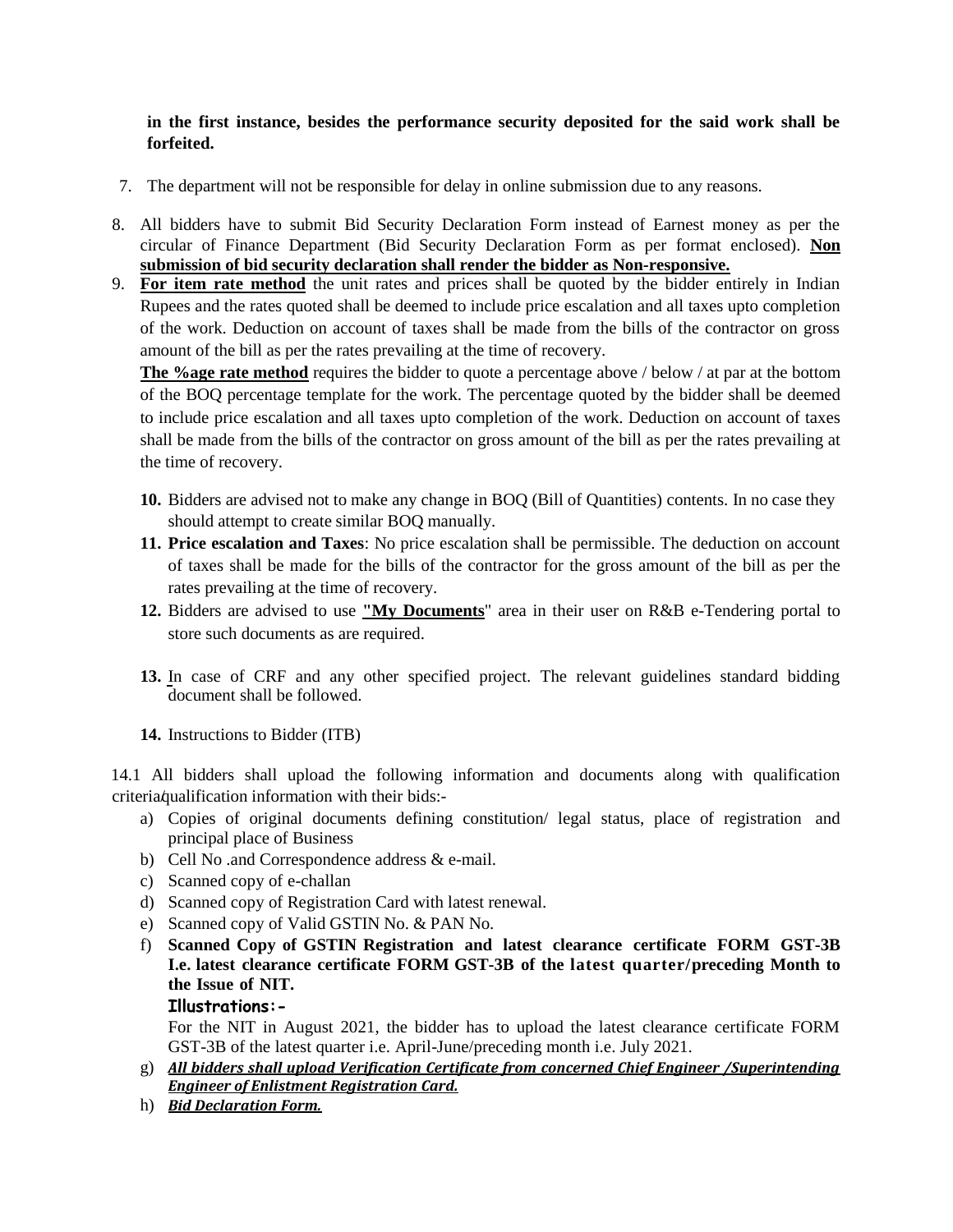14.2 The bidder at his own responsibility and risk should visit and examine the site of work and its surroundings before submission of bid.

14.3 Non attendance of pre-bid meeting will not be cause of disqualification of the bidder.

14.4 All documents relating to the bid shall be in the English Language.

#### **15. General Conditions of Contract: -**

15.1 The date of start of the work shall be reckoned within one week from the date of issuance of LOI/Contract allotment as the case may be.

**Penalty for delay in completion**: - In case of delay in completion of work beyond stipulated period of completion, **penalty upto maximum of 10% of the contract shall be imposed**.

**15.2 Time extension:** -Suitable time extension shall be granted in case of increase in scope of work and in the event of delay beyond control of contractor to be determined by the department.

**15.3 Advance Payments:-**No mobilization advance/equipment advance shall be paid.

**15.4 Secured Advance:-**No secured advance is admissible.

**15.5 Schedule of Payment**:-The payment schedule shall be fixed after award of contract in favour of successful bidder, **on the basis of availability of funds** and value of work executed, shall be determined by the Engineer.

**15.6 Amendment of bidding document**:-Before the deadline for submission of bids the employer may modify the bidding documents by issuing Addendum.

**15.7(a) The tender receiving authority reserves the right to accept or reject any tender or all tenders without assigning any reason thereof.**

**15.7(b)The Employer reserves the right to accept or reject any bid and to cancel the bidding process and reject all bids, at any time prior to award of Contract, without thereby incurring any liability to the affected bidder or bidders or any obligations to inform the affected bidder or bidders of the grounds for the Employer's action.**

**15.7(c) Unbalanced Bid:- (Not applicable at present as per the Government directions)**

- 16. **Restoration of work:-** On completion of contract the contractor shall be responsible to remove allun-used material and restore all work in its original position at his own cost.
- **17. Traffic regulations:-**The contractor is bound to adhere to traffic regulations as is applicable from time to time and ensure arrangements of smooth regulation of traffic during execution of work.
- **18. Arbitration:-** The arbitration shall be conducted in accordance with the arbitration procedure stated in the J&K Conciliation and Arbitration Act No:-xxxv of 1997 issued vide SRO No:-403 vide Notification of J&K Govt., **"Law Department" 11th December-I997**.
- **19. Defect Liability period**:- The DLP shall be Calculated from date of certified completion of work and period shall be **36 months**. The defects noticed in the work during execution or D.L.P. shall be corrected by the Contractor within the length of time specified by the Engineer. If the contractor does not correct the defects pertaining to D.L.P. to the satisfaction of the Engineer within the time specified, the Engineer will assess the cost of having the defects corrected and contractor will pay this amount on correction of defects.

**20. The date of start of work shall be reckoned within 07 (seven) days from the date of issuance of allotment/ Letter of intent.**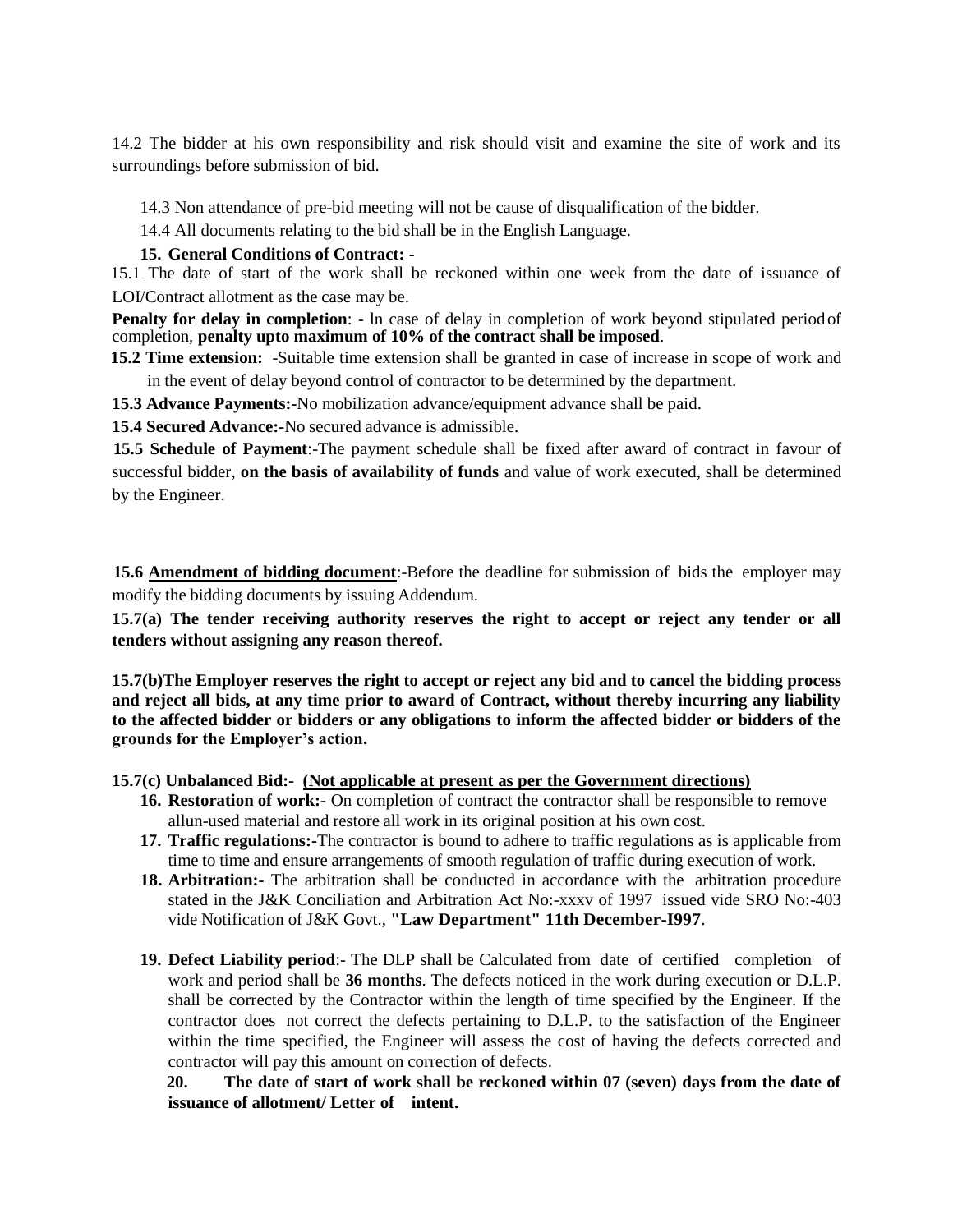**21. In case the agency fails to execute the work, the performance security in the shape of CDR/FDR/BG and normal deposit shall be liable for forfeiture besides initiating other punitive actions against the defaulter without serving any notice.**

**ALL KEY CONSTRUCTION MATERIAL** shall have to be strictly as per prescribed specifications and approval of the Engineer In-charge.

- **22. The performance security of 3% shall be released after successful completion of DLP** Failure on part of the contractor to fulfill his obligations of maintenance schedules shall result inforfeiture of the deposits held for this purpose as well as the CDR/FDR/BG for this work.
- **23. Safety:** The contractor shall be responsible for safety of all activities at site of work.
- **24. Discoveries**:- Anything of historical or other interest or of significant value unexpectedly discovered on the site shall be the property of the Govt.
- **25. Tests**:-The contractor shall be solely responsible for carrying out the mandatory tests required forthe quality control at his own cost.
- 26. **Termination:** The employer may terminate the contract if the contractor causes a fundamental breach of the contract.
- **27. Fundamental breach of contract will include:-**
- a) Continuous stoppage of Work for a period of 30 days without authorization of Engineer incharge.
- b) Contractor is declared bankrupt.
- **c) Any evidence of involvement of contractor in corrupt practices.**
- d) If the contractor indulges in willful disregard of the quality control measures put in place by the department.
- e) Contractor delays the completion of work beyond stipulated time of completion.
- f) **Pursuant to the process of termination of defaulted contract, the employer reserves the right to invite fresh tender for the balance work at the risk and cost of defaulting contractor.**
- g) If in case contractor failed to start /complete the work, within the stipulated time period, his Performance Security shall be forfeited after termination of the contract. Besides, the **Bid Security Declaration shall be enforced and the** defaulting contractor shall be debarred from taking part in tendering of works in R&B Department/other departments for a period of one year.

### **28. Major Labour Laws applicable to establishment engaged in building and other construction Work**:-

- a) Workmen compensation act 1923.
- b) Payment of Gratuity Act 1972.
- c) Employees P.F. and Miscellaneous Provision Act1952.
- d) Maternity Benefits Act 1951.
- e) Contract Labour (Regulation & Abolition) Act1970.
- f) Minimum Wages Act 1948.
- g) Payment of Wages Act 1936.
- h) Equal remuneration Act 1979.
- i) Payment of bonus Act 1965.
- j) Industrial disputes Act 1947.
- k) Industrial employment standing orders Act 1946.
- l) Trade Union Act 1926.
- m) Child Labour (Prohibition & Regulation) Act 1986.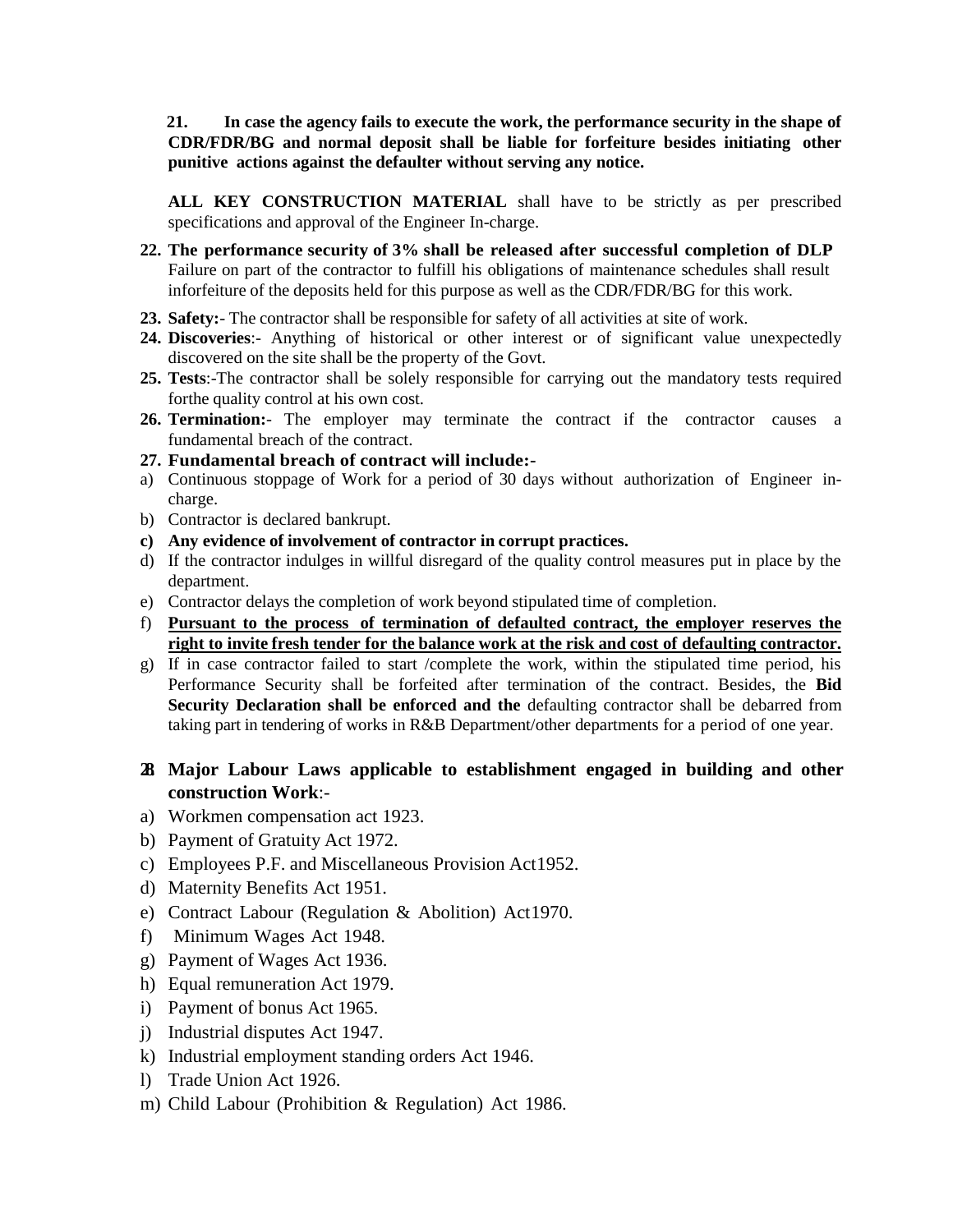- n) Inter State Migrant workmen's (Regulation of employment & Conditions of service)Act 1979.
- o) The Building and other Construction workers (Regulation of employment and Condition ofservice) Act 1996 and the Census Act of 1996.
- p) Factories Act 1948.
- q) Compliance with Labour Regulation Laws of J&K .
- **29. Specification/Quality Control**:-All items of works shall conform to specifications as per IRC/MORTH/ NBO/ CPWD/ SSRI Any other prescribed specifications.
- **30. Insurance**:- Insurance cover to Labour *I* Machinery *I* Work *I* Plant material *I*  Equipment by the contractor shall be mandatory.
- **31. Laws Governing the Contract: -**The contract shall be governed by Laws of the land.

Court's Jurisdiction:-In case of a disputes/differences between contractor and Department the jurisdiction shall be J&K.

# **32. Time Extension: -**

- a) The work is to be completed within the time limit specified in the NIT and the time of completion will also increase *I* decrease in proportion with additional *I* deleted quantum of work depending upon the actual quantum of work.
- b) Request for extension of time shall be made by the contractor in writing not later than fifteendays of happening of the event causing delay. The contractor shall also indicate in such a request the period for which extension is desired.
- c) Abnormal /bad weather or Serious loss or damage by fire or Civil commotion, strike or lockout (other than among the labour engaged by the contractor) affecting any or the trades employed on the work, or Non availability of departmental stores.
- d) Any other cause which in the absolute discretion of the accepting authority is beyond the contractor's desire.
- e) On contractor's representation based on the grounds as detailed above the time for completion of the work may be extended by a period considered reasonable by the Department.
- **f)** Extension of time shall be also admissible in the event of temporary suspension of work.
- **33. The tender/bid is liable to rejection if it does not fulfill the requirements as laid down in NIT.**

All other terms conditions are as per PWD Form 25 (Double agreement Form) and detailed $\text{N}\Gamma$  issued vide this office No.  $F(UCD)(E.tend)/KU/04/22$  DATED: 26/04/22.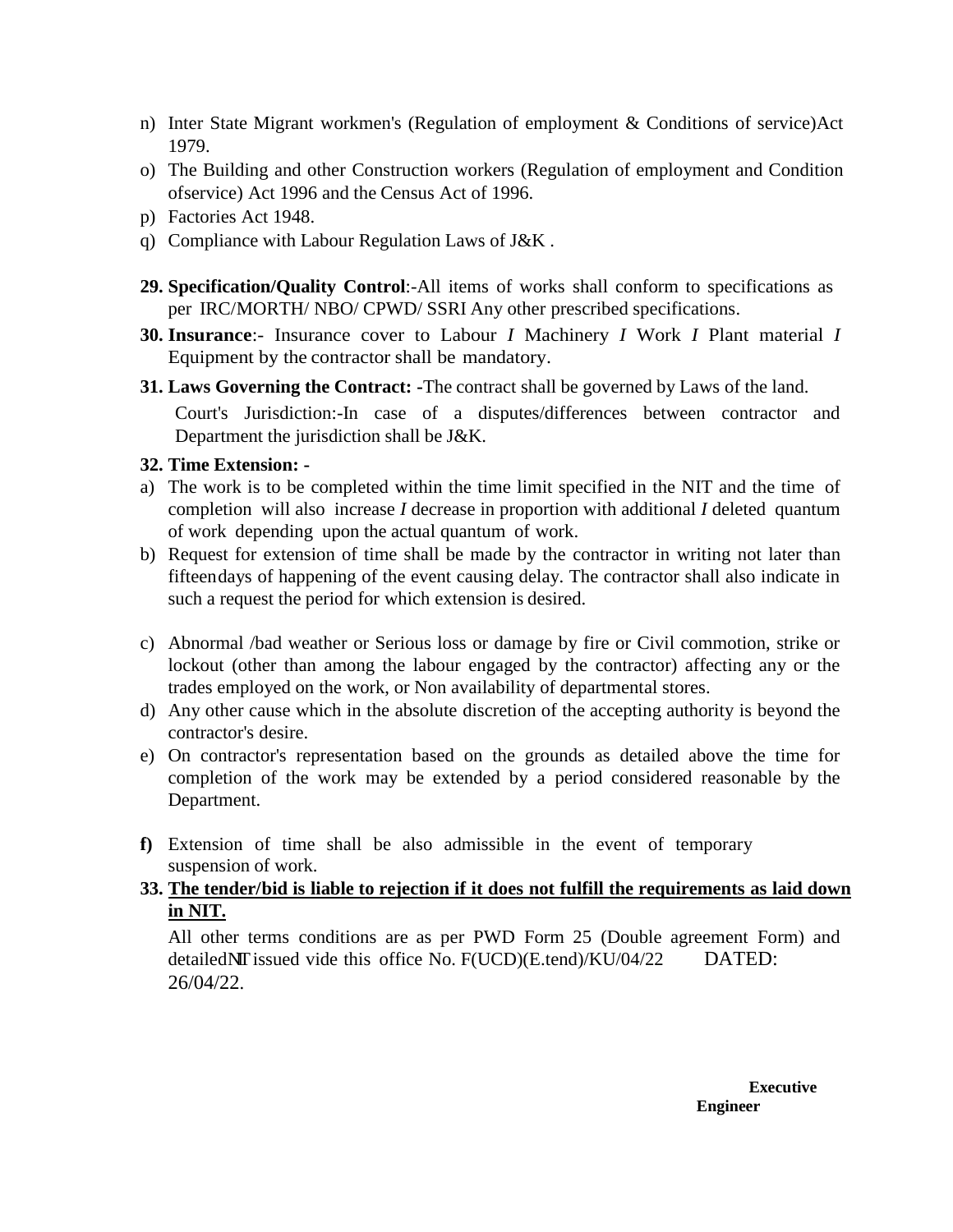**University of Kashmir**

No: F(UCD)(E.tend)/KU/04/22 DATED: 26/04/22